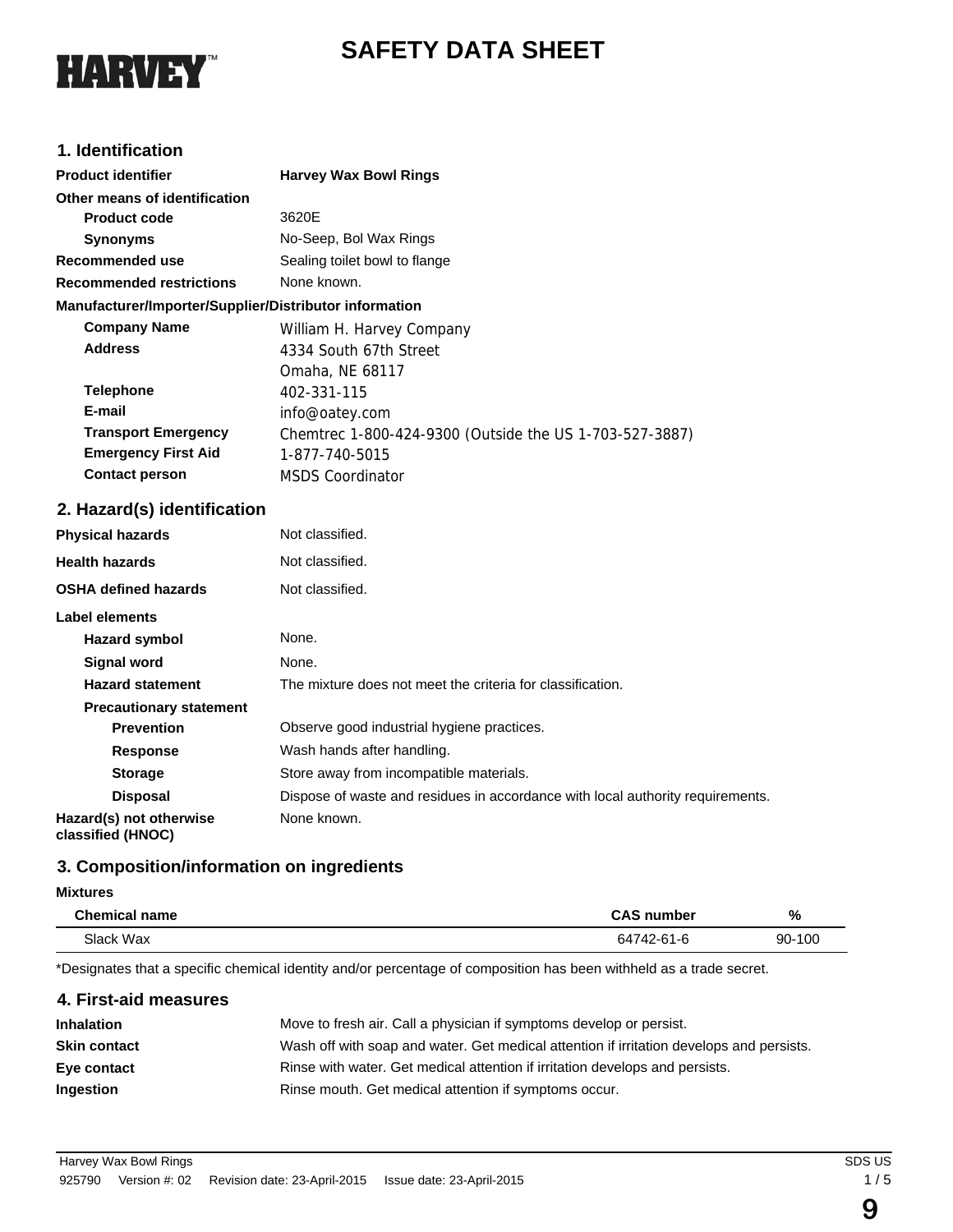| <b>Most important</b><br>symptoms/effects, acute and<br>delayed              | Direct contact with eyes may cause temporary irritation.                                                            |
|------------------------------------------------------------------------------|---------------------------------------------------------------------------------------------------------------------|
| Indication of immediate<br>medical attention and special<br>treatment needed | Treat symptomatically.                                                                                              |
| <b>General information</b>                                                   | Ensure that medical personnel are aware of the material(s) involved, and take precautions to<br>protect themselves. |
| 5. Fire-fighting measures                                                    |                                                                                                                     |
| Suitable extinguishing media                                                 | Water fog. Foam. Dry chemical powder. Carbon dioxide (CO2).                                                         |
| Unsuitable extinguishing<br>media                                            | Do not use water jet as an extinguisher, as this will spread the fire.                                              |
| Specific hazards arising from<br>the chemical                                | During fire, gases hazardous to health may be formed.                                                               |
| Special protective equipment<br>and precautions for firefighters             | Self-contained breathing apparatus and full protective clothing must be worn in case of fire.                       |
| <b>Fire fighting</b><br>equipment/instructions                               | Use water spray to cool unopened containers.                                                                        |
| <b>Specific methods</b>                                                      | Use standard firefighting procedures and consider the hazards of other involved materials.                          |
| <b>General fire hazards</b>                                                  | No unusual fire or explosion hazards noted.                                                                         |

#### **6. Accidental release measures**

| <b>Personal precautions,</b><br>protective equipment and<br>emergency procedures | Keep unnecessary personnel away. For personal protection, see section 8 of the SDS.                                                                      |
|----------------------------------------------------------------------------------|----------------------------------------------------------------------------------------------------------------------------------------------------------|
| Methods and materials for<br>containment and cleaning up                         | Stop the flow of material, if this is without risk. Following product recovery, flush area with water.<br>For waste disposal, see section 13 of the SDS. |
| <b>Environmental precautions</b>                                                 | Avoid discharge into drains, water courses or onto the ground.                                                                                           |

## **7. Handling and storage**

**Precautions for safe handling** Observe good industrial hygiene practices. Store in original tightly closed container. Store away from incompatible materials (see Section 10 of the SDS). **Conditions for safe storage, including any incompatibilities**

#### **8. Exposure controls/personal protection**

| <b>Occupational exposure limits</b> | No exposure limits noted for ingredient(s).                                                                                                                                                                                                                                                                                                                                                            |  |
|-------------------------------------|--------------------------------------------------------------------------------------------------------------------------------------------------------------------------------------------------------------------------------------------------------------------------------------------------------------------------------------------------------------------------------------------------------|--|
| <b>Biological limit values</b>      | No biological exposure limits noted for the ingredient(s).                                                                                                                                                                                                                                                                                                                                             |  |
| Appropriate engineering<br>controls | Good general ventilation (typically 10 air changes per hour) should be used. Ventilation rates<br>should be matched to conditions. If applicable, use process enclosures, local exhaust ventilation,<br>or other engineering controls to maintain airborne levels below recommended exposure limits. If<br>exposure limits have not been established, maintain airborne levels to an acceptable level. |  |
|                                     | Individual protection measures, such as personal protective equipment                                                                                                                                                                                                                                                                                                                                  |  |
| <b>Eye/face protection</b>          | Wear safety glasses with side shields (or goggles).                                                                                                                                                                                                                                                                                                                                                    |  |
| <b>Skin protection</b>              |                                                                                                                                                                                                                                                                                                                                                                                                        |  |
| <b>Hand protection</b>              | Wear appropriate chemical resistant gloves.                                                                                                                                                                                                                                                                                                                                                            |  |
| Other                               | Wear suitable protective clothing.                                                                                                                                                                                                                                                                                                                                                                     |  |

| <b>Respiratory protection</b> | In case of insufficient ventilation, wear suitable respiratory equipment. |
|-------------------------------|---------------------------------------------------------------------------|
|-------------------------------|---------------------------------------------------------------------------|

**Thermal hazards** Wear appropriate thermal protective clothing, when necessary.

Always observe good personal hygiene measures, such as washing after handling the material and before eating, drinking, and/or smoking. Routinely wash work clothing and protective equipment to remove contaminants. **General hygiene considerations**

## **9. Physical and chemical properties**

| Appearance            |        |        |
|-----------------------|--------|--------|
| <b>Physical state</b> | Solid. |        |
| <b>Form</b>           | Solid. |        |
| <b>Color</b>          | Tan.   |        |
| Harvey Wax Bowl Rings |        | SDS US |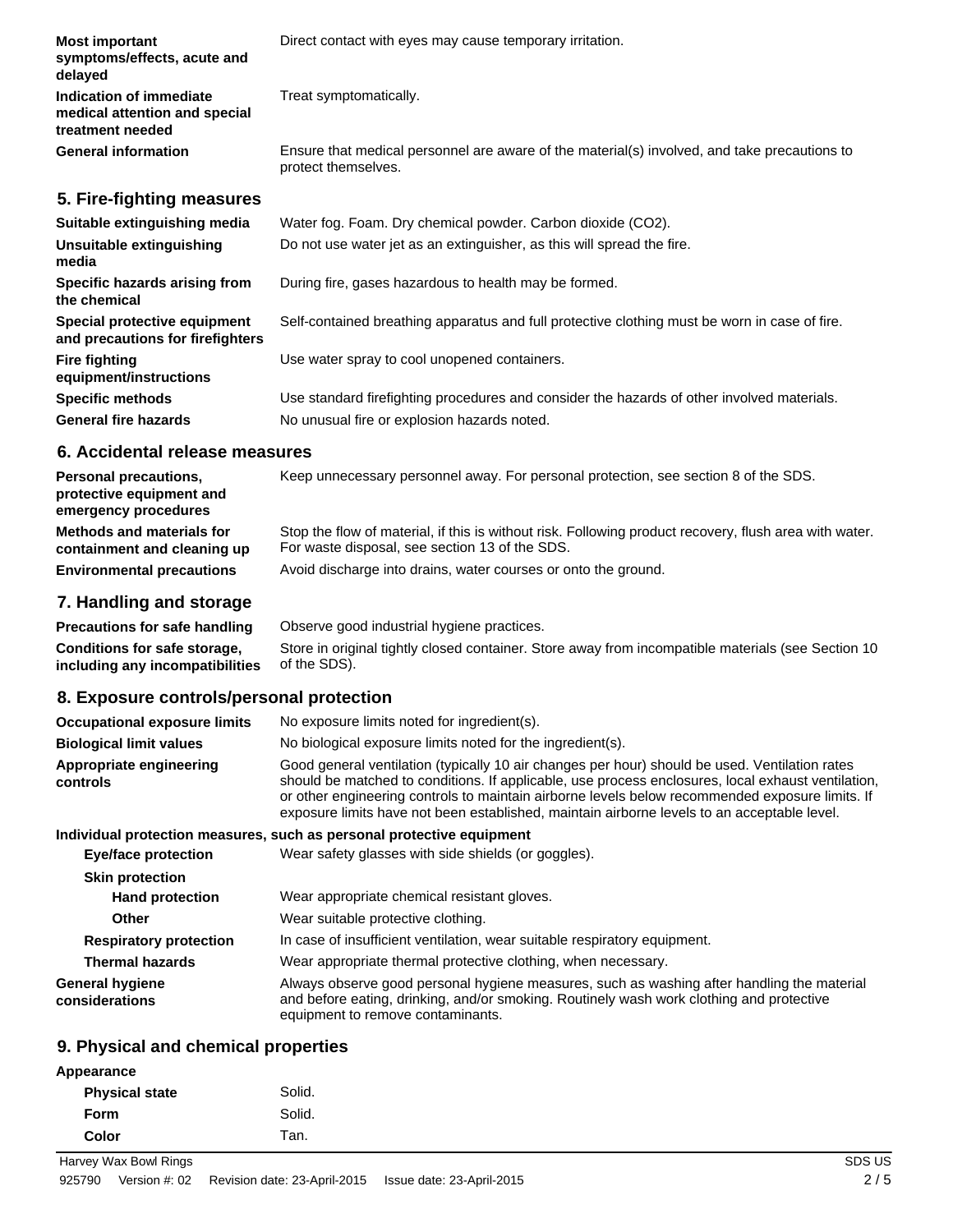| Odor                                              | None.                        |
|---------------------------------------------------|------------------------------|
| <b>Odor threshold</b>                             | Not available.               |
| рH                                                | Not available.               |
| Melting point/freezing point                      | Not available.               |
| Initial boiling point and boiling<br>range        | Not determined               |
| <b>Flash point</b>                                | $>$ 212.0 °F ( $>$ 100.0 °C) |
| <b>Evaporation rate</b>                           | Not available.               |
| Flammability (solid, gas)                         | Not available.               |
| Upper/lower flammability or explosive limits      |                              |
| <b>Flammability limit - lower</b><br>(%)          | Not available.               |
| <b>Flammability limit - upper</b><br>$(\%)$       | Not available.               |
| Explosive limit - lower (%)                       | Not available.               |
| Explosive limit - upper (%)                       | Not available.               |
| Vapor pressure                                    | Not available.               |
| Vapor density                                     | Not available.               |
| <b>Relative density</b>                           | $0.84 + - 0.05$              |
| Solubility(ies)                                   |                              |
| Solubility (water)                                | Not available.               |
| <b>Partition coefficient</b><br>(n-octanol/water) | Not available.               |
| <b>Auto-ignition temperature</b>                  | Not available.               |
| <b>Decomposition temperature</b>                  | Not available.               |
| <b>Viscosity</b>                                  | Not available.               |
| <b>Other information</b>                          |                              |
| VOC (Weight %)                                    | 0 g/l                        |
|                                                   |                              |

# **10. Stability and reactivity**

| <b>Reactivity</b>                            | The product is stable and non-reactive under normal conditions of use, storage and transport. |  |
|----------------------------------------------|-----------------------------------------------------------------------------------------------|--|
| <b>Chemical stability</b>                    | Material is stable under normal conditions.                                                   |  |
| <b>Possibility of hazardous</b><br>reactions | No dangerous reaction known under conditions of normal use.                                   |  |
| <b>Conditions to avoid</b>                   | Contact with incompatible materials.                                                          |  |
| Incompatible materials                       | Strong oxidizing agents.                                                                      |  |
| <b>Hazardous decomposition</b><br>products   | No hazardous decomposition products are known.                                                |  |

# **11. Toxicological information**

## **Information on likely routes of exposure**

| Inhalation                                                                         | No adverse effects due to inhalation are expected.       |  |
|------------------------------------------------------------------------------------|----------------------------------------------------------|--|
| <b>Skin contact</b>                                                                | No adverse effects due to skin contact are expected.     |  |
| Eye contact                                                                        | Direct contact with eyes may cause temporary irritation. |  |
| Ingestion                                                                          | Expected to be a low ingestion hazard.                   |  |
| Symptoms related to the<br>physical, chemical and<br>toxicological characteristics | Direct contact with eyes may cause temporary irritation. |  |
| Information on toxicological effects                                               |                                                          |  |
| <b>Acute toxicity</b>                                                              | Not available.                                           |  |
| <b>Skin corrosion/irritation</b>                                                   | Prolonged skin contact may cause temporary irritation.   |  |
| Serious eye damage/eye<br>irritation                                               | Direct contact with eyes may cause temporary irritation. |  |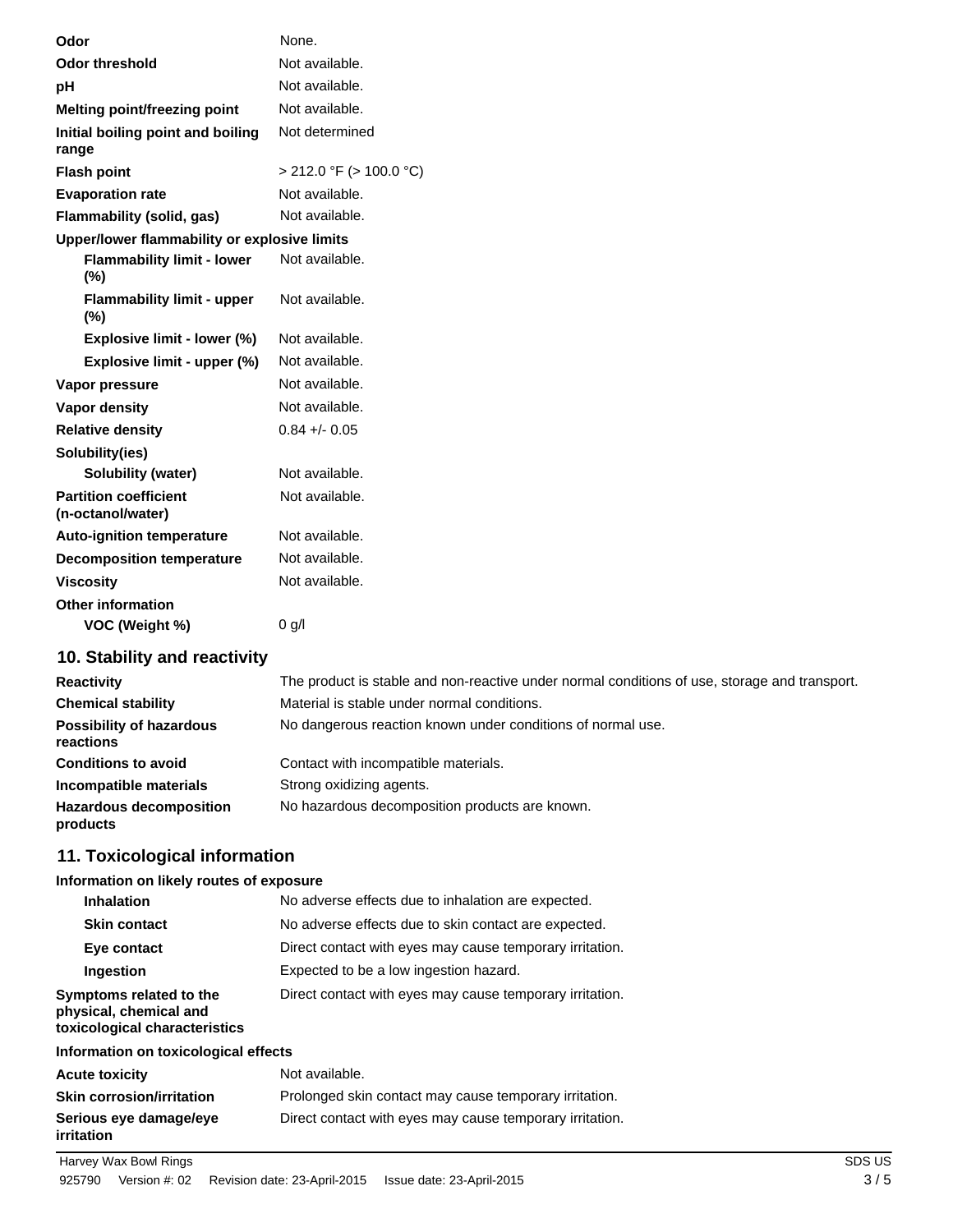| Respiratory or skin sensitization                     |                                                                                                                                                                                                       |  |
|-------------------------------------------------------|-------------------------------------------------------------------------------------------------------------------------------------------------------------------------------------------------------|--|
| <b>Respiratory sensitization</b>                      | Not a respiratory sensitizer.                                                                                                                                                                         |  |
| <b>Skin sensitization</b>                             | This product is not expected to cause skin sensitization.                                                                                                                                             |  |
| Germ cell mutagenicity                                | No data available to indicate product or any components present at greater than 0.1% are<br>mutagenic or genotoxic.                                                                                   |  |
| Carcinogenicity                                       | This product is not considered to be a carcinogen by IARC, ACGIH, NTP, or OSHA.                                                                                                                       |  |
|                                                       | OSHA Specifically Regulated Substances (29 CFR 1910.1001-1050)                                                                                                                                        |  |
| Not listed.                                           |                                                                                                                                                                                                       |  |
| <b>Reproductive toxicity</b>                          | This product is not expected to cause reproductive or developmental effects.                                                                                                                          |  |
| Specific target organ toxicity -<br>single exposure   | Not classified.                                                                                                                                                                                       |  |
| Specific target organ toxicity -<br>repeated exposure | Not classified.                                                                                                                                                                                       |  |
| <b>Aspiration hazard</b>                              | Not an aspiration hazard.                                                                                                                                                                             |  |
| 12. Ecological information                            |                                                                                                                                                                                                       |  |
| <b>Ecotoxicity</b>                                    | The product is not classified as environmentally hazardous. However, this does not exclude the<br>possibility that large or frequent spills can have a harmful or damaging effect on the environment. |  |
| <b>Persistence and degradability</b>                  | No data is available on the degradability of this product.                                                                                                                                            |  |
| <b>Bioaccumulative potential</b>                      | No data available.                                                                                                                                                                                    |  |
| <b>Mobility in soil</b>                               | No data available.                                                                                                                                                                                    |  |
| Other adverse effects                                 | No other adverse environmental effects (e.g. ozone depletion, photochemical ozone creation                                                                                                            |  |

# **13. Disposal considerations**

| <b>Disposal instructions</b>             | Collect and reclaim or dispose in sealed containers at licensed waste disposal site.                                                                                                                                   |  |
|------------------------------------------|------------------------------------------------------------------------------------------------------------------------------------------------------------------------------------------------------------------------|--|
| <b>Local disposal regulations</b>        | Dispose in accordance with all applicable regulations.                                                                                                                                                                 |  |
| Hazardous waste code                     | The waste code should be assigned in discussion between the user, the producer and the waste<br>disposal company.                                                                                                      |  |
| Waste from residues / unused<br>products | Dispose of in accordance with local regulations. Empty containers or liners may retain some<br>product residues. This material and its container must be disposed of in a safe manner (see:<br>Disposal instructions). |  |
| <b>Contaminated packaging</b>            | Empty containers should be taken to an approved waste handling site for recycling or disposal.<br>Since emptied containers may retain product residue, follow label warnings even after container is<br>emptied.       |  |

# **14. Transport information**

#### **DOT**

Not regulated as dangerous goods.

#### **IATA**

Not regulated as dangerous goods.

#### **IMDG**

Not regulated as dangerous goods.

**Transport in bulk according to** Not applicable. **Annex II of MARPOL 73/78 and the IBC Code**

## **15. Regulatory information**

**US federal regulations**

This product is an article pursuant to 29 CFR 1910.1200 and, as such, is not subject to the OSHA Hazard Communication Standard.

potential, endocrine disruption, global warming potential) are expected from this component.

## **TSCA Section 12(b) Export Notification (40 CFR 707, Subpt. D)**

Not regulated.

#### **OSHA Specifically Regulated Substances (29 CFR 1910.1001-1050)**

Not listed.

# **CERCLA Hazardous Substance List (40 CFR 302.4)**

Not listed.